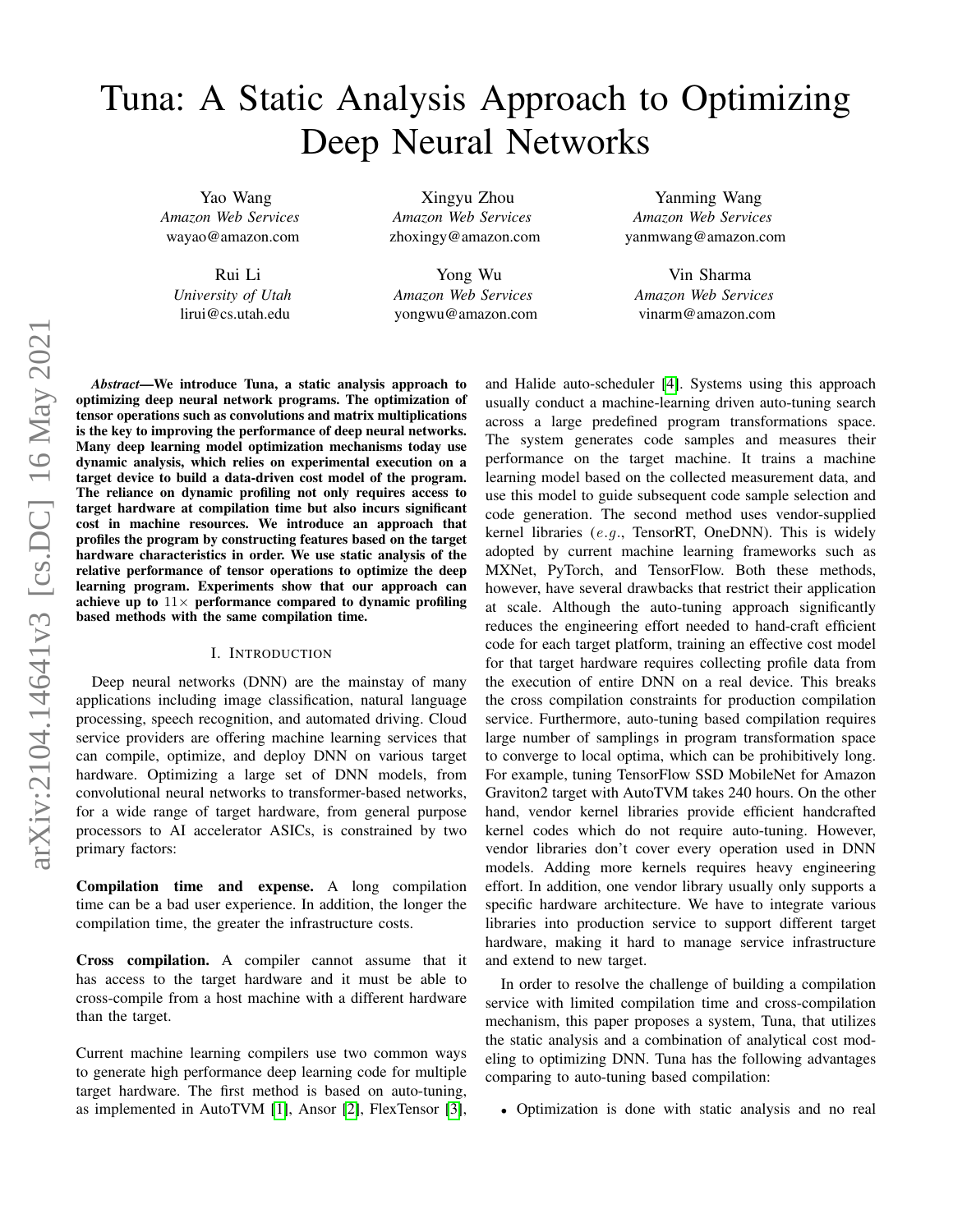hardware is required.

- Hardware-based cost model is transferable to different micro architectures. Only one single cost model is required for one major architecture, such as CPU and GPU.
- Unlike performance measurement which requires sequential execution on a target device, static analysis tasks can be fully paralleled on a multi-core CPU machine, which largely reduces total analyzing time.

Comparing to vendor kernel libraries, Tuna supports a large set of DNN kernels. Tuna provides a uniform compilation stack for various target hardware.

In this paper, we create cost model for both CPU and Nvidia GPU architectures. We evaluate our approach on cloud servers and edge devices. Experimental results show our approach largely reduces total compilation time while achieving better average performance comparing to dynamic profiled cost model.

# II. OVERVIEW

Tuna is a deep learning kernel optimization framework fully relying on compile-time static analysis. Figure [1](#page-1-0) shows the overall architecture of Tuna. The system inputs are a tensor program e together with corresponding loop transformation candidate space  $T_e$ . For a transformation  $t \in T_e$ , let  $i = g(e, t)$  be the intermediate representation of transformed program. Code generator then generates low-level code a  $(e.g.,$  assembly, PTX). Hardware-based program feature is extracted via  $pf = f(i, a)$ . Program performance score is calculated through  $c(pt)$ , with cost model function c. The objective of Tuna is formalized as the following:

$$
\underset{t \in T_e}{\arg \min} \quad c(f(g(e, t), a)). \tag{1}
$$

Tuna is built upon TVM [\[5\]](#page-10-2), a deep learning compiler stack. While we reuse the tensor expression system, IR and code generator from TVM, the following two key components are the enhancements:

Hardware related cost model. Existing search-based approaches mainly rely on high-level loop structure features, such as loop unrolling, loop vectorization and number of arithmetic operations. We argue that these high level loop features don't include hardware specifications which have great impact on kernel performance. Tuna analyzes both program IR and low-level generated codes to extract target hardware related features, such as number of SIMD instructions, CPU cache locality, GPU shared memory utilization, etc. With these low-level hardware features, Tuna cost model is accurate enough to predict the relative performance for a set of transformations of a tensor program, rather than relying on experimental execution on real hardware device.

Multi-threaded search algorithm. A multi-threaded search algorithm which can fully utilize multi-core CPU resources is the key to accelerate searching. We choose

<span id="page-1-0"></span>

Fig. 1: Overview of the static analysis approach to optimizing tensor programs.

evolution strategies [\[6\]](#page-10-3) as search algorithm. Evolution strategies is a parallel black-box optimization algorithm. The computation among each iteration of population can be executed simultaneously. With multi-core CPU machine or a multi-machine compilation system, the total searching time can be significantly reduced to be fit into the normal compilation flow.

# III. HARDWARE RELATED COST MODEL

This section describes the analytical cost model to predict tensor program performance. Tuna system can be formulated as following: we extract a series of hardware related features,  $f_0, f_1, \ldots, f_n$ , which have great impact on deep learning tensor programs performance. These features can fall into two categories:

Performance related instructions. Tuna counts the number of low-level instructions that dominates tensor program performance, which mainly includes arithmetic and data movement instructions. We propose a unified method which jointly parses high-level program IR and low-level assembly code to get an accurate estimation of instruction numbers.

General hardware features. Hardware features such as cache locality and instruction level parallelism, have great impact on program performance. Specific algorithms are required to extract such features from program IR and assembly codes.

The program performance score is computed linearly with respect to features:

$$
score = a_0 * f_0 + a_1 * f_1 + \dots + a_n * f_n \tag{2}
$$

The coefficients  $a_0, a_1, ..., a_n$  are generated for each hardware architecture through hardware instruction latency and empirical profiling data.

Tuna is generic enough to support different hardware architectures. This paper covers Intel CPU, ARM CPU and Nvidia GPU. We also investigate the transferability of the Tuna cost model across different micro architectures. Experiment results of high-end sever level chips versus resource-limited edge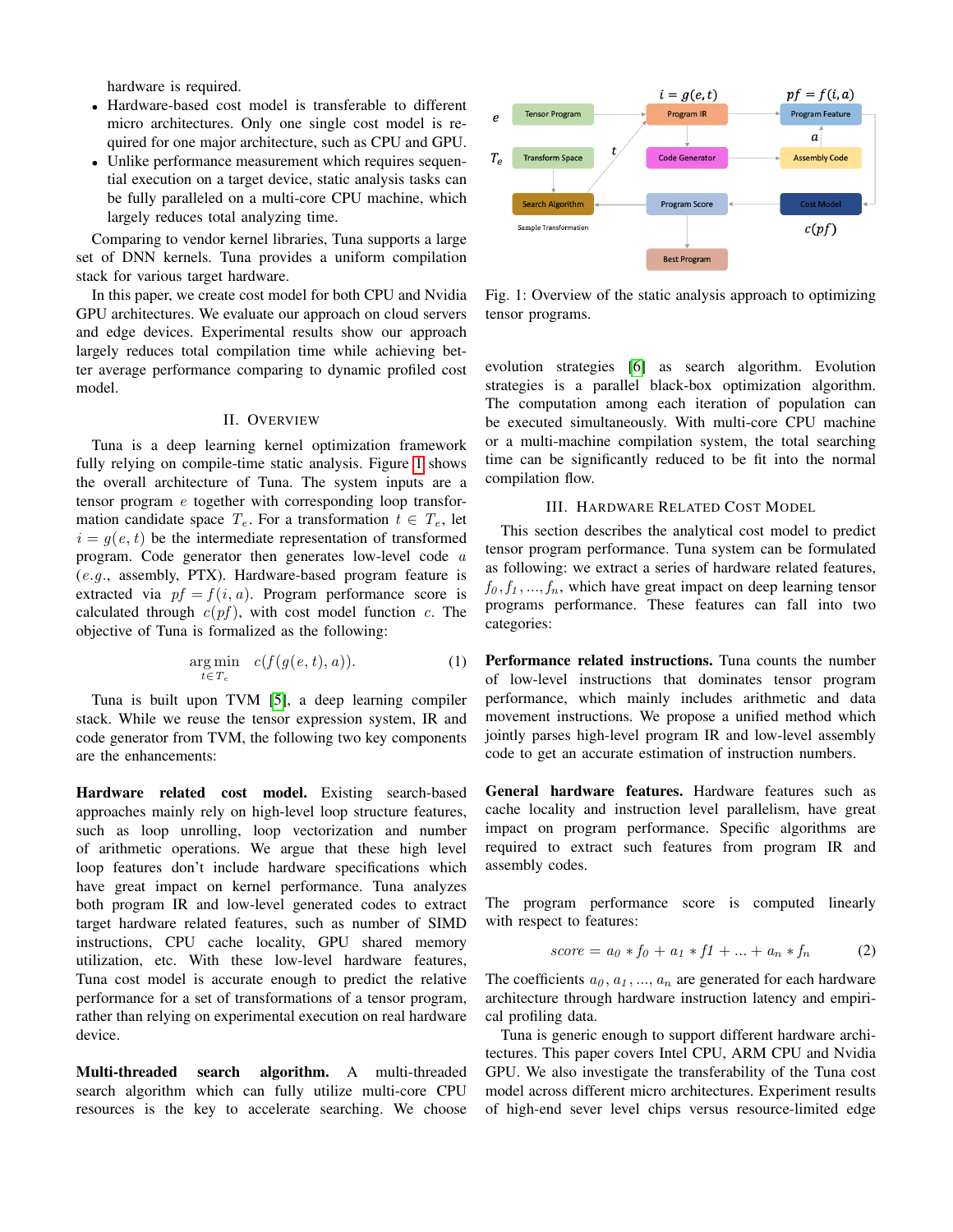devices show that if two different micro architectures share the same set of Single-Instruction-Multiple-Data (SIMD) related instructions, a single cost model can be applied to both target platforms without modification.

# *A. CPU cost model*

This section describes Tuna CPU cost model in detail. To achieve decent inference speed for deep learning program on modern CPU, it is common to do the following optimizations: thread-level parallelism to utilize multi-core CPU resources. Loop tiling to ensure good cache locality. Efficient utilization of SIMD registers to maximize vector computation throughput. Similarly, it's necessary to include these hardware features as parts of our CPU cost model to accurately analyze program performance. Tuna CPU cost model includes the following features:

Number of SIMD instructions. Compute-intensive tensor program performance is dominated by vector arithmetic and data movement instructions. For Intel AVX instruction set, vfmadd and vmov are the most common instructions in conv2d and dense operators, while for AARCH64 Neon fmla,  $ld$  and  $st$  are used. We parse the program IR and assembly codes to get the total number of these significant SIMD instructions.

Estimation of L1 cache miss. Cache locality is a key factor for tensor program on CPU. An analytical method is proposed in this paper to estimate L1 cache miss for a given program IR.

Instruction level parallelism. Comparing to handcraft kernel libraries which maximize fma instruction parallelism, search-based approach involves more complicated instruction arrangements. It is significant to evaluate whether the generated codes can keep CPU pipeline busy.

*1) Loop structure mapping:* We started from counting the number of SIMD instructions. Program IR represents the transformed tensor program in high level pattern, which preserves the complete loop structures. However, the actual SIMD instruction arrangement is opaque in high-level program IR, due to optimizations done in code generation process, such as register allocation and superword-level parallelism vectorization. On the other side, low-level assembly codes provide detailed instruction information in each basic block. However, it is difficult to restore original loop structure from assembly control-flow graph. It's infeasible to extract instruction information solely from either program IR or assembly code.

In this paper we propose an algorithm which jointly parse high-level program IR and low-level assembly code. The key idea is to extract full loop information from program IR and low-level instruction quantity from assembly code. A pattern matching is executed to match loop bodies with assembly basic blocks and calculate total number of SIMD instructions.

Algorithm [1](#page-2-0) shows the main procedure of jointly parsing. Loop blocks are extracted from program abstract syntax tree with pre-order depth-first-search. From assembly control flow graph, we identify a local basic block as a loop candidate with the following condition: Traversing from top to bottom of assembly code, there exists a jump instruction  $j$  targeting a basic block  $LBB_x$ , and the position of  $LBB_x$  is above  $i$ . Each pair of loop and basic block are then matched by checking whether they have the same iteration boundary. For matched basic blocks, we count the number of selected SIMD instructions. Finally, the algorithm calculates the total number of SIMD instructions for every loop block in original program IR.

```
LOOP-Map(IR, assembly)
```

```
For Loops = PREORDER-DFS-For-Loop (IR)Loop LBBs = IDENTIFY-Loop-LBB (assembly)
matchedIdx = 0
matchedLBBs = []
for each basicBlock in LoopLBBs do
   forLoop = ForLoops[matchedIdx]
   if PA T T E R N-Match-Loop(forLoop, basicBlock)
    then
      matchedLBBs.append(basicBlock)
      matchedIdx += 1
   end
end
return
```
<span id="page-2-0"></span>COUNT-Instruction( $For Loops, matched LBBs$ ) Algorithm 1: Algorithm for mapping program IR and assembly code

*2) Cache locality:* In this section, we developed an improved data locality model as an analyisis pass in TVM IR (TIR). This pass can analyze all kinds of computations supported by TVM in a short time. Therefore it provides a fast data locality approximation for the whole DNN network scheduling, and can be easily and systematically combined with other important models and passes together to guide the schedule selection of the whole network. The main idea of the model is that we approximately estimate the data footprint and data movement volume required to move into the cache of the object code. The object code was abstracted as a tree consists of loop-nodes and access-nodes. All loop-nodes are non-leaf nodes and carry all information of a loop statement. All access-nodes are leaf nodes that represent either a tensor load access or a tensor store access. The data footprint and data movement are calculated by traversing the bottom to the top of the tree.

We use Two Matrix Multiply (2MM) as an example to demonstrate the method for building data movement. Listing [1](#page-3-0) shows an example of fused and tiled 2MM code. In this example the first Matmul uses  $i$  and  $j$  as free index and perform contraction over  $k$ . The second Matmul uses  $i$  and  $l$  as free index and perform contraction over  $j$ . The tiling loop of  $i$  and  $j$  are tiled and fused together, and other loops are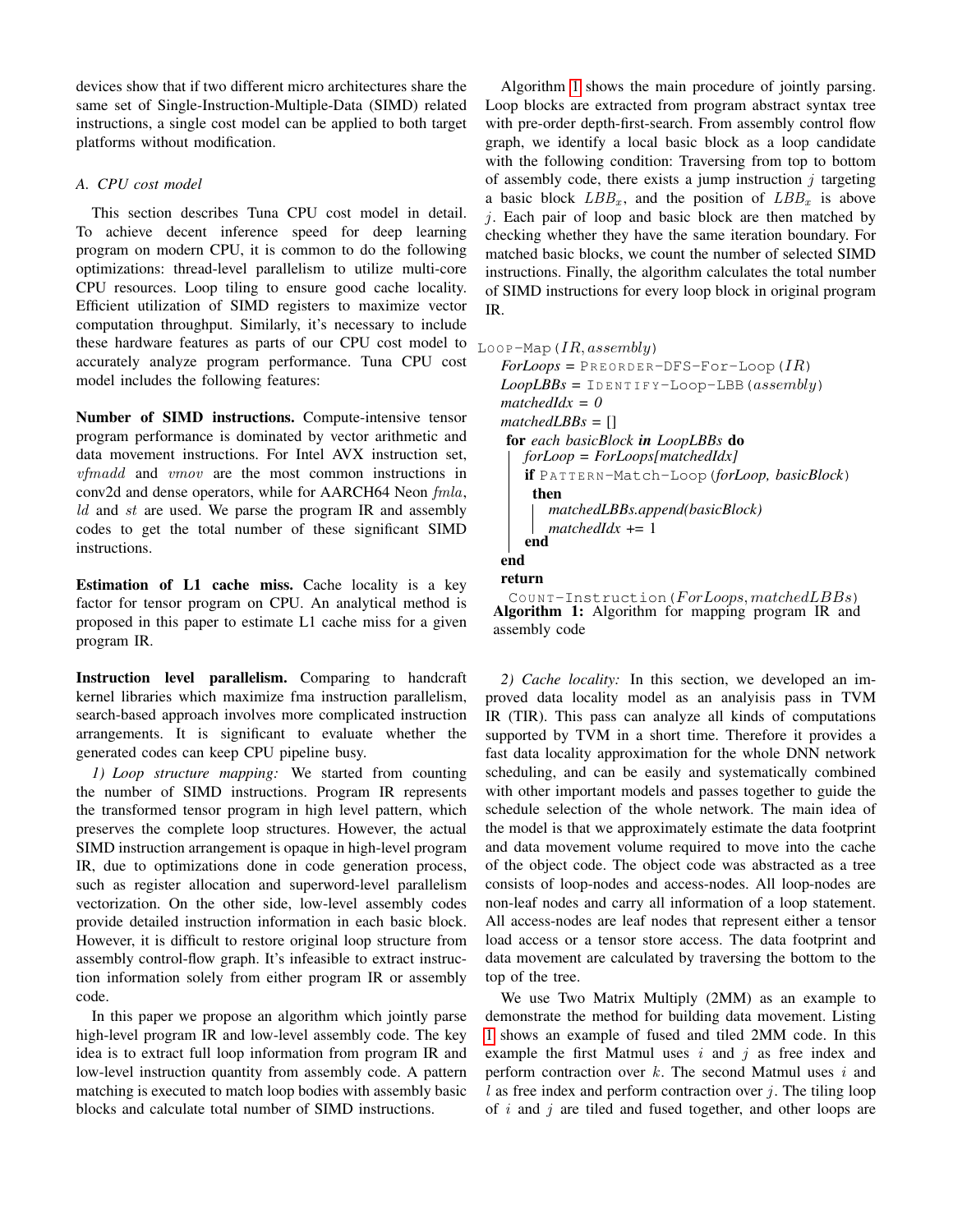```
// Ni/Nj/Nk are perfect multiples of Ti/Tj/Tk
for (it = 0; it < Ni; it +=Ti)
  for ( jt = 0; jt < Nj; jt += Tj)
    for (k = 0; k < Nk; k++)for (i1 = 0; i1 < Ti; i1++)for (j1 = 0; j1 < Tj; j1++)C[i + it][j + jt] +=A[i + it][k] * B[k][j + jt];for (1 = 0; 1 < N1; 1++)for (i2 = 0; i2 < Ti; i2++)for (j2 = 0; j2 < Tj; j2++)E[i + it][1]+=C[ i + i t ] [ j + j t ] *D[ j + j t ] [ 1 ]
```
Listing 1: Fused and tiled two matrix multiplication

non-tiled and non-fused. The cache capacity and values of all tile-size and problem size are known before the analysis starts.

We assume the cache capacity  $S$  is enough to store all data footprints below tiling loops, and is not enough to store data footprints of any tiling loop. This means  $Ni > S$  and  $Nj > S$ , but  $S > TiTj + TiNl + TjNl + TjNk + TiNk$ .

The data footprint and data movement are computed from leaf node to the root of the tree. Since all leaf nodes are tensor accesses, the footprint and data movement for leaf nodes are both 1. The data footprint of a loop node is the number of distinct data elements accessed during all iterations of this loop. The data movement of a loop node is calculated based on its footprint and cache capacity. If the footprint of a single loop iteration is smaller than cache capacity, the data movement of this loop node is equal to its node footprint. Otherwise, the data movement of this loop node is evaluated as product of the number of iterations and the data movement of its single iteration. The data movement of single iteration is correlated to data movement of sub nodes, which is computed earlier in the bottom-up procedure.

In the 2MM example, based on our capacity assumption, the footprint of a single iteration of loop jt is  $Ti Tj + TiNl +$  $Tj$   $Nl$  +  $Tj$   $Nk$  +  $Ti$   $Nk$  which fits in cache. for all sub-loop nodes of jt, the data movement is equal to data footprint. For loop  $jt$ , since its single iteration footprint fit in cache, when the control flow goes to the next iteration, tensor A and E could get reuse because their access functions do not include index  $jt$ . Therefore, the data movement of loop  $jt$  is  $TiNj + TiNl + NjNl + NjNk + TiNk$ , which is still equal to its footprint. However, for loop  $it$ , even a single iteration footprint does not fit in cache. So the data movement of loop  $it$ will be the product of number of iterations and data movement of a single iteration, which is  $(TiNj + TiNl + NjNl + NjNk +$  $Ti Nk$ ) \*  $Ni/Ti$ . Figure [2](#page-4-0) shows the loop structure and data movement calculation of the 2MM example.

Algorithm [2](#page-3-1) shows the main procedure of visiting each node in the TIR node tree. When visiting a loop node, the algorithm recursively visits all its children, and compute the union of data footprint of a single iteration. The algorithm will detect whether the union of data footprint can fit in cache, and track the reuse status of each tensor. If the data footprint of that iteration fits in cache, the data movement volume is same as its footprint. Otherwise, the algorithm will use the tracked reuse status information to calculate the data movement. If the reuse status of the tensor is true, the movement volume of that tensor will be equal to footprint, otherwise the movement volume will be the movement volume of a single iteration multiply the trip-count. The reuse status will be true at the leaf node by default. While our analysis move from the bottom to top, the reuse status will be flipped to false if the following conditions are true. The first case is if tensor footprint exceed cache. The second case is if there exists a set of continuous loop nodes that do not access this tensor, such that their footprints exceed cache. Both implies the reuse distance of the tensor under discussion exceed the cache capacity. The whole analysis module is implemented by using Integer Set Library [\[7\]](#page-10-4).

 $VISIT-Node(node, cache)$ 

| <b>if</b> node is AccessNode <b>then</b>              |
|-------------------------------------------------------|
| return $Dmov=1$ , $Dfp=1$ , $DataSpace$               |
| end                                                   |
| else if node is LoopNode then                         |
| $subDspace, subDfp, subDmov = []$                     |
| for each childNode do                                 |
| $dspace, dfp, dmov = VISIT-Node (childNode,$          |
| cache)                                                |
| append dspace, dfp, dmov to subDspace,                |
| subDfp, subDmov                                       |
| end                                                   |
| $DataSpace =$                                         |
| CREATE-IntegerSet (subDspace)                         |
| <b>if</b> DataSpace.cardinality $>$ cache <b>then</b> |
| $Dmov = 0$                                            |
| <b>for</b> each tensor ts <b>do</b>                   |
| get ts.dmov, ts.dspace, ts.expr from                  |
| subDmov, subDspace                                    |
| if ts.reuse is True then                              |
| $Dmov +=$                                             |
| ESTIMATE-Dfp(node.iterVar,                            |
| ts.dspace)                                            |
| $UPDATE-Reuse-Status (ts)$                            |
| end                                                   |
| else                                                  |
| $Dmov == ts.dmov * node-tripcount$                    |
| end                                                   |
| end                                                   |
| return Dmov, Dfp=DataSpace.cardinality,               |
| DataSpace                                             |
| end                                                   |
| else                                                  |
| <b>return</b> Dmov=Dfp, Dfp=DataSpace.cardinality,    |
| DataSpace                                             |
| end                                                   |
| end                                                   |

<span id="page-3-1"></span>Algorithm 2: Algorithm for modeling data movement at each TIR tree node

*3) Instruction level parallelization:* Modern CPU utilizes pipelines and out-of-order execution to increase the instruction level parallelism (ILP) and hide the latency. Therefore, to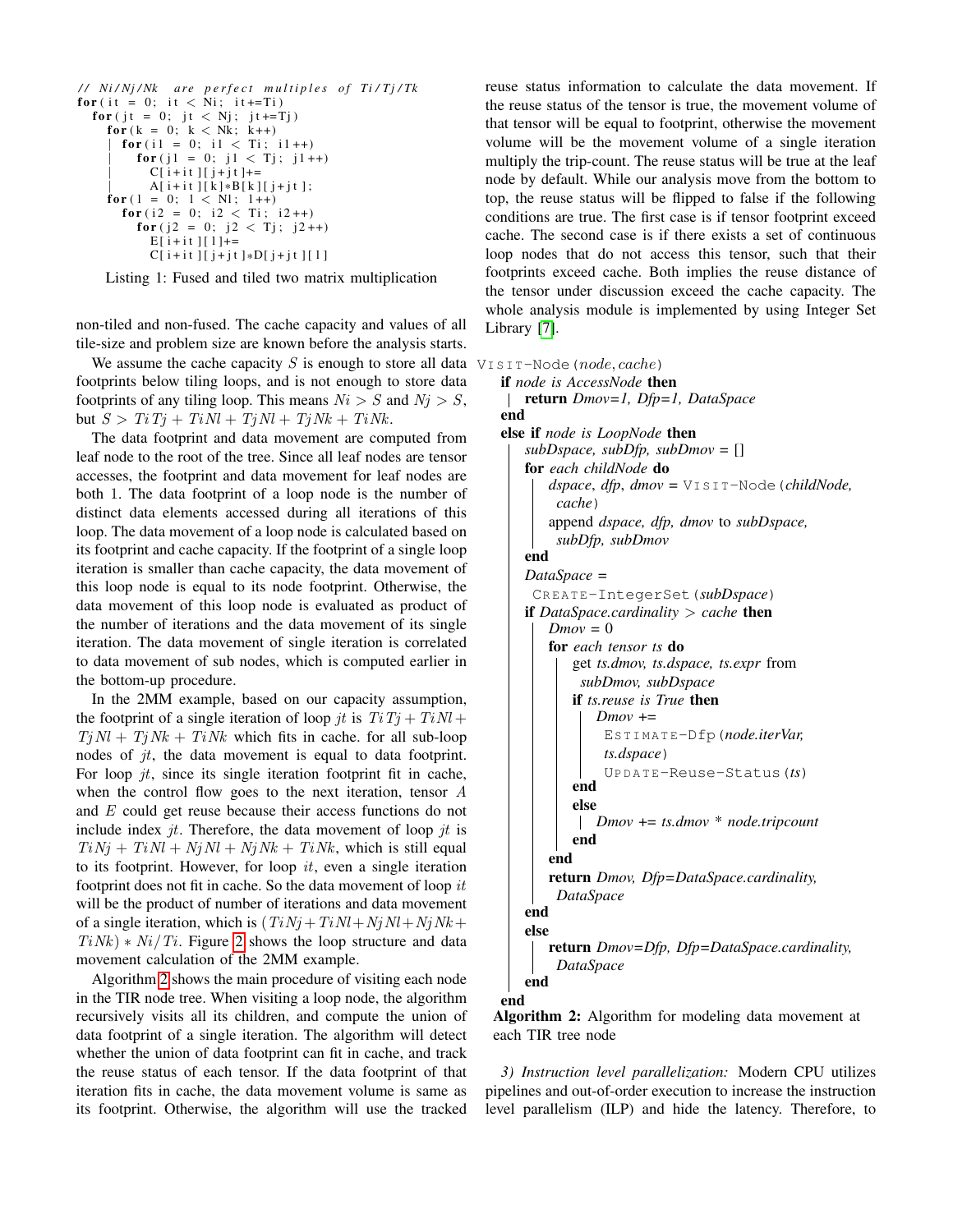<span id="page-4-0"></span>

Fig. 2: Loop structure and data movement of 2MM

achieve high performance, the generated assembly code should allow the processor issue as much instructions as possible to keep the pipeline busy. Since the TVM framework includes more types of operators which will generates more types of instructions, a specific model for specific operator is not adequate to apply on the TVM-generated code. To solve this problem, we propose a static analysis model to estimate the instruction level efficiency.

The key idea of the model is to design a simplified fast out-of-order instruction scheduler that schedule instructions in each basic block. The scheduler consists of two major components, the data dependency builder and the instruction scheduler. The data dependency builder first scan the whole basic block, and creates two instruction dependency graph for true dependency and false dependency respectively. Then the instruction scheduler will schedule the instructions based on the dependency graph and hardware specifications such as instruction latency and number of different processing unit. During the scheduling, a timestamp will be assigned to each instruction, indicating the time point of the instruction starting executed. The first ready-to-execute instruction will be scheduled at cycle zero, and total cycles required for finalize all instructions will be used as the ILP cost of this basic block. We calculate the product of ILP cost and number of executions for a single basic block, and add up all products of all basic block. The summation is used as the ILP cost of the whole program.

During the scheduling, the scheduler will manage two different hazard, the structural hazard and data hazard. The structure hazard is controlled by limiting the maximum number of instruction issued at each cycle. If the maximum number of issued instruction reached the number of processing unit, the next instruction to be issued will be delayed to next cycle. The data hazard is identified by analyzing the dependency graph. If there is a read-after-write (RAW) dependency between two instructions, the consumer instruction should be scheduled after the producer instruction finishing execution. If there

is a write-after-read (WAR) dependency or write-after-write dependency, the latter instruction who writes to the resource cannot be scheduled before the prior instruction.

# *B. Nvidia GPU cost model*

This section describes our Nvidia GPU cost model in detail. To achieve efficient execution, GPU tensor program needs to exhibit decent thread-level parallelism to utilize GPU thread resources. Data locality is also significant for shared memory efficiency. Our GPU cost model includes the following features:

Number of PTX instructions. Similar to CPU assembly codes, we select fma, ld and st as the most significant instructions for tensor programs. We parse the Nvidia GPU PTX code to get the total number of these instructions.

Thread level parallelism. Utilization of GPU threads largely determines the performance of GPU kernels. We evaluate several aspects that directly affect GPU threadlevel parallelism: number of operations in a single thread, Streaming Multiprocessor (SM) occupancy, warp latency hiding and shared memory bank conflict.

*1) Loop structure mapping:* The NVCC compilation process unrolls small loops with a known trip count by default, which makes it hard to identify the corresponding loop structure in high-level program IR from the low-level PTX code.

In this paper we propose an algorithm that parses the PTX code, identifies loop structures and calculates total number of instructions. The key idea is to identify the loop structure from PTX code and loop iterations from registers.

Algorithm 3 shows the key idea of how we get the number of instructions. We adopt the same idea from Algorithm 1 of identifying loop structures in assembly code since PTX code has similar condition and jump structures. After we have the loop structures, we maintain a register initial value map and register value update map by parsing the PTX code. Since we already know the loop structure, once we reach the line with eligible condition check, we know it is for a certain loop. Based on the condition check, we get the register used for comparing and the end condition. From the two maps we maintain, we can easily calculate the loop iterations by initial value, update value and end condition. Finally, the algorithm calculates the total number of PTX instructions for every loop.

*2) Thread level parallelization:* In this section we discuss the details about features regarding to thread-level parallelism.

Workload per thread We count the total number of PTX instructions for a single thread with Algorithm [3.](#page-5-0) We calculate the total number of cycles based on instruction cycles from [\[8\]](#page-10-5):

$$
\sum_{i=1}^{PYXInstruction} Count(i) * Cost(i)
$$
 (3)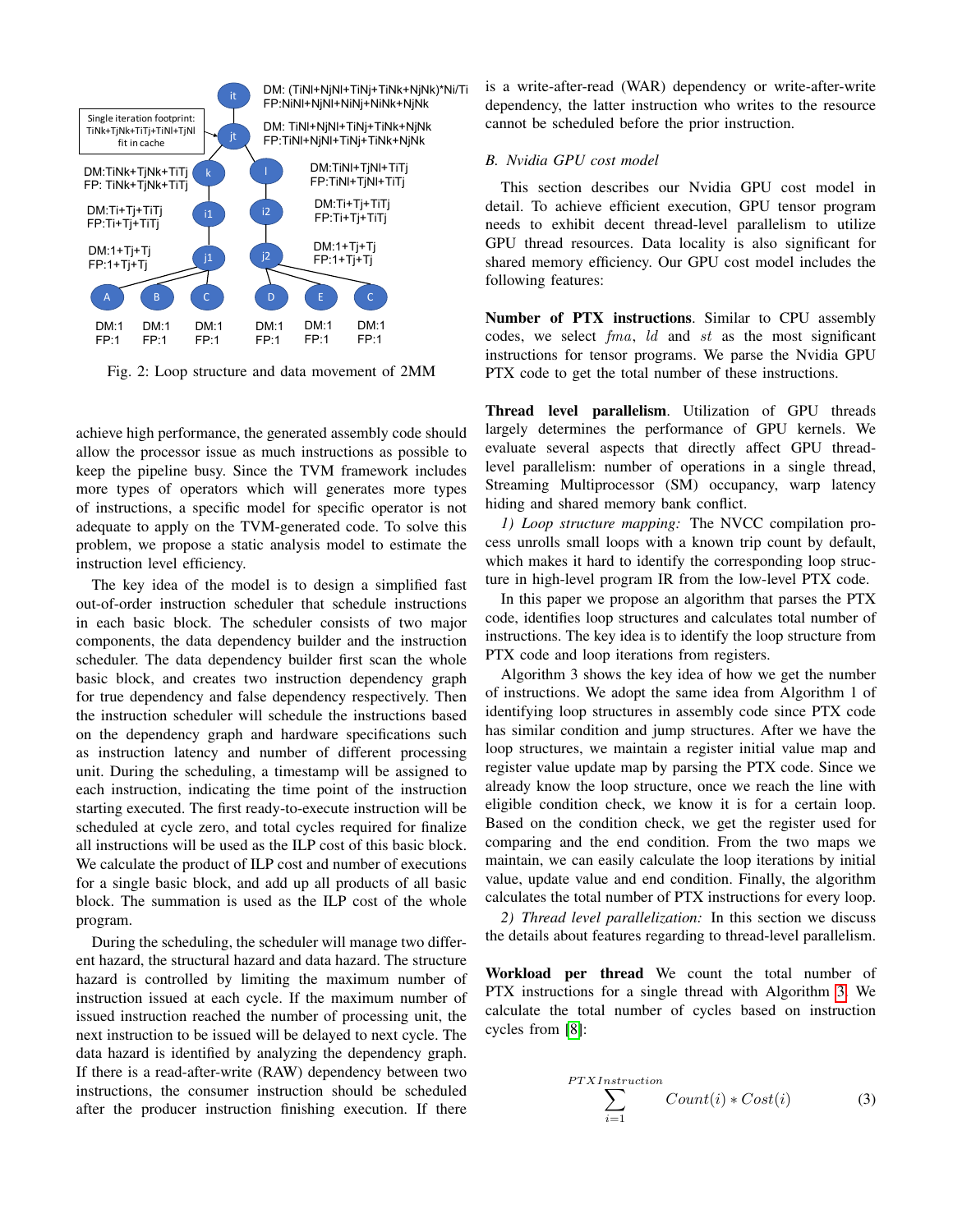```
Loop-Map-PTX(PTX)Loop BBS = IDENTIFY-Loop-BB(PTX)regInitMap, regUpdateMap =
    RE G I S T E R-Match-Loop()
   LoopIterations = []
   for each basicBlock in LoopBBs do
      loopIteration =
       GET-Iterations(<i>regInitMap</i>, <i>regUpdateMap</i>)LoopIterations.append(loopIteration)
   end
```
return

<span id="page-5-0"></span>COUNT-Instruction( $Loop BBs, Loop Iterations$ ) Algorithm 3: Algorithm for identifying loop iterations in PTX code

The workload per thread is represented by the total number of cycles.

Streaming Multiprocessor (SM) occupancy It is important to keep all SMs busy for compute-intensive tensor programs. We check the total number of thread blocks to determine whether it is greater than the total number of SMs, so that all SMs have at least one block to execute. A penalty is added if the total number of thread blocks is too small.

Warp latency hiding Warp scheduling is a vital mechanism to hide GPU instruction latency. With more warps on each SM, GPU warp scheduler has a better chance to hide memory latency, thus achieving better performance. We calculate the maximum number of thread blocks that can be concurrently scheduled in one SM by checking the number of registers and shared memory usage per block. These information can be extracted with *nvcc ptxas-option* command.

Shared memory bank conflict For modern Nvidia GPUs (compute capability  $\geq$  5.0), shared memory has 32 banks that are organized such that successive 32-bit words map to successive banks. Each bank has a bandwidth of 32 bits per clock cycle and any shared memory load or store of n addresses that spans  $n$  distinct memory banks can be served simultaneously, yielding an effective bandwidth that is  $n$  times as high as the bandwidth of a single bank. However, if multiple addresses of a memory request map to the same memory bank, the accesses are serialized. The hardware splits a memory request that has bank conflicts into as many separate conflict-free requests as necessary, decreasing the effective bandwidth by a factor equal to the number of separate memory requests. The one exception here is when multiple threads in a warp address the same shared memory location, resulting in a broadcast. In this case, multiple broadcasts from different banks are coalesced into a single cast from the requested shared memory locations to the threads. To incorporate the effect of bank conflict, we first numerically evaluate the shared memory access indices of all threads in the first warp from the IR to compute the

actual shared memory throughput. We then use the ratio between actual shared memory throughput and requested shared memory throughput to adjust the number of shared memory operations.

# IV. SEARCH ALGORITHM

<span id="page-5-1"></span>

(a) Top-10 Performance Ratio on Intel Xeon Platinum 8124M CPU



(b) Top-10 Performance Ratio on AWS Graviton2 ARM CPU



(c) Top-10 Performance Ratio on AWS P3 V100 GPU

Fig. 3: Top10 performance ratio for single operators from Tuna VS AutoTVM.

In this paper, we need to search in a well-defined large search space to find the optimal configuration. We choose Evolution Strategies (ES) as the search algorithm and treat the search as an arbitrary black-box optimization problem.

ES works by treating the model of interest as an arbitrary optimization problem. Given parameters of the model and the associated performance of that model on the task of interest, ES is able to optimize and train the model without any knowledge of the structure or architecture of the model itself. Specifically, at each iteration, random gaussian noise is added to the parameters to generate variations of the current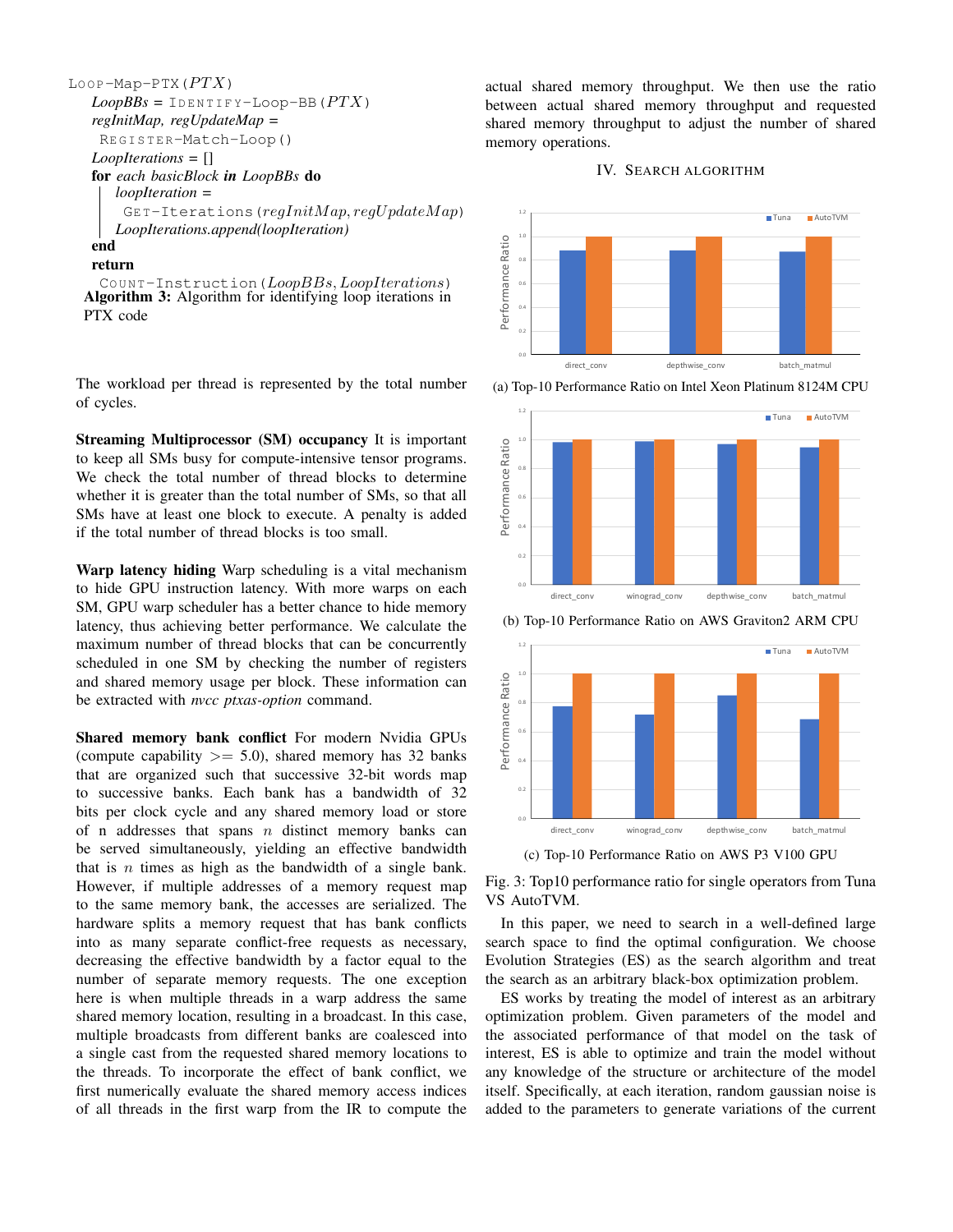| Unit: ms                                                                                         | TF SSD MobileNet | TF SSD Inception | PT ResNet50 | PT Bert |  |  |  |
|--------------------------------------------------------------------------------------------------|------------------|------------------|-------------|---------|--|--|--|
| Framework                                                                                        | 22.09            | 24.29            | 31.26       | 253.04  |  |  |  |
| <b>AutoTVM Partial</b>                                                                           | 30.41            | 47.7             | 11.47       | 86.39   |  |  |  |
| <b>AutoTVM Full</b>                                                                              | 22.7             | 30.29            | 6.37        | 16.66   |  |  |  |
| Tuna                                                                                             | 23.3             | 30.16            | 6.85        | 15.12   |  |  |  |
| (a) Entire network performance on a system with Intel Xeon Platinum 8124M CPU                    |                  |                  |             |         |  |  |  |
| Unit: ms                                                                                         | TF SSD MobileNet | TF SSD Inception | PT ResNet50 | PT Bert |  |  |  |
| Framework                                                                                        | 37.15            | 43.39            | 307.55      | 56.7    |  |  |  |
| <b>AutoTVM Partial</b>                                                                           | 46.95            | 75.37            | 195.38      | 63.62   |  |  |  |
| <b>AutoTVM Full</b>                                                                              | 29.55            | 45.56            | 16.11       | 15.11   |  |  |  |
| Tuna                                                                                             | 30.24            | 44.3             | 17.77       | 16.13   |  |  |  |
| (b) Entire network performance on a system with AWS Graviton2 ARM CPU                            |                  |                  |             |         |  |  |  |
| Unit: ms                                                                                         | TF SSD MobileNet | TF SSD Inception | PT ResNet50 | PT Bert |  |  |  |
| <b>AutoTVM</b> Partial                                                                           | 3499.72          | 4487.97          | 7111.88     | 1058.85 |  |  |  |
| <b>AutoTVM Full</b>                                                                              | 618.45           | 1419.83          | 1114.69     | 574.37  |  |  |  |
| Tuna                                                                                             | 614.43           | 1389.35          | 1259.88     | 541.17  |  |  |  |
| (c) Entire network performance on a system with ARM Quad-core Cortex-A53 64-bit CPU(Acer aiSage) |                  |                  |             |         |  |  |  |
| Unit: ms                                                                                         | TF SSD MobileNet | TF SSD Inception | PT ResNet50 | PT Bert |  |  |  |
| Framework                                                                                        | 31.65            | 33.2             | 8.65        | 16.34   |  |  |  |
| <b>AutoTVM Partial</b>                                                                           | 44.77            | 70.97            | 105.16      | 13.03   |  |  |  |
| <b>AutoTVM Full</b>                                                                              | 27.43            | 30.69            | 2.34        | 3.24    |  |  |  |
| Tuna                                                                                             | 28.45            | 34.87            | 2.65        | 4.62    |  |  |  |
| (d) Entire network performance on a system with Nvidia V100 GPU                                  |                  |                  |             |         |  |  |  |
| Unit: ms                                                                                         | TF SSD MobileNet | TF SSD Inception | PT ResNet50 | PT Bert |  |  |  |
| Framework                                                                                        | 126.7            | 124.13           | 26.04       | 19.66   |  |  |  |
| <b>AutoTVM Partial</b>                                                                           | 202.21           | 426.44           | 21.16       | 51.32   |  |  |  |
| <b>AutoTVM Full</b>                                                                              | 50.78            | 57.25            | 15.21       | 7.64    |  |  |  |
| Tuna                                                                                             | 59.81            | 80.05            | 18.82       | 11.49   |  |  |  |
| (e) Entire network performance on a system with Nvidia Jetson AGX Xavier GPU                     |                  |                  |             |         |  |  |  |

TABLE I: Entire network performance of *Tuna* and the selected baselines.

model. Each variation is then tested for performance on the task of interest. Finally, a weighted sum is taken, based on performance, to generate an updated model. This becomes the current model for the next iteration. In standard ES, we treat the performance of the model within its environment as a black-box optimization problem. Now we extend that concept to treat ES itself as a black-box optimization problem with respect to the learning rate  $\alpha$  and standard deviation of noise σ.

The main steps about ES are given in Algorithm [4,](#page-6-0) F

Get learning rate  $\alpha$ , noise standard deviation  $\sigma$ , initial policy parameters  $\theta_0$ <br>**for**  $t = 0, 1, 2, ...$  **do** 

**for** 
$$
t = 0, 1, 2, ...
$$
 **do**  
\n
$$
\begin{cases}\n\text{Sample } \varepsilon_1, ... \varepsilon_n \sim \mathcal{N}(0, I) \\
\text{for } i = 1, ..., n \text{ do} \\
\quad F_i = F(\theta_t + \sigma \varepsilon_i) \\
\text{end} \\
\theta_{t+1} = \theta_t + \alpha \frac{1}{n\sigma} \sum_{i=1}^n F_i \varepsilon_i\n\end{cases}
$$

<span id="page-6-0"></span>Algorithm 4: Evolution Strategies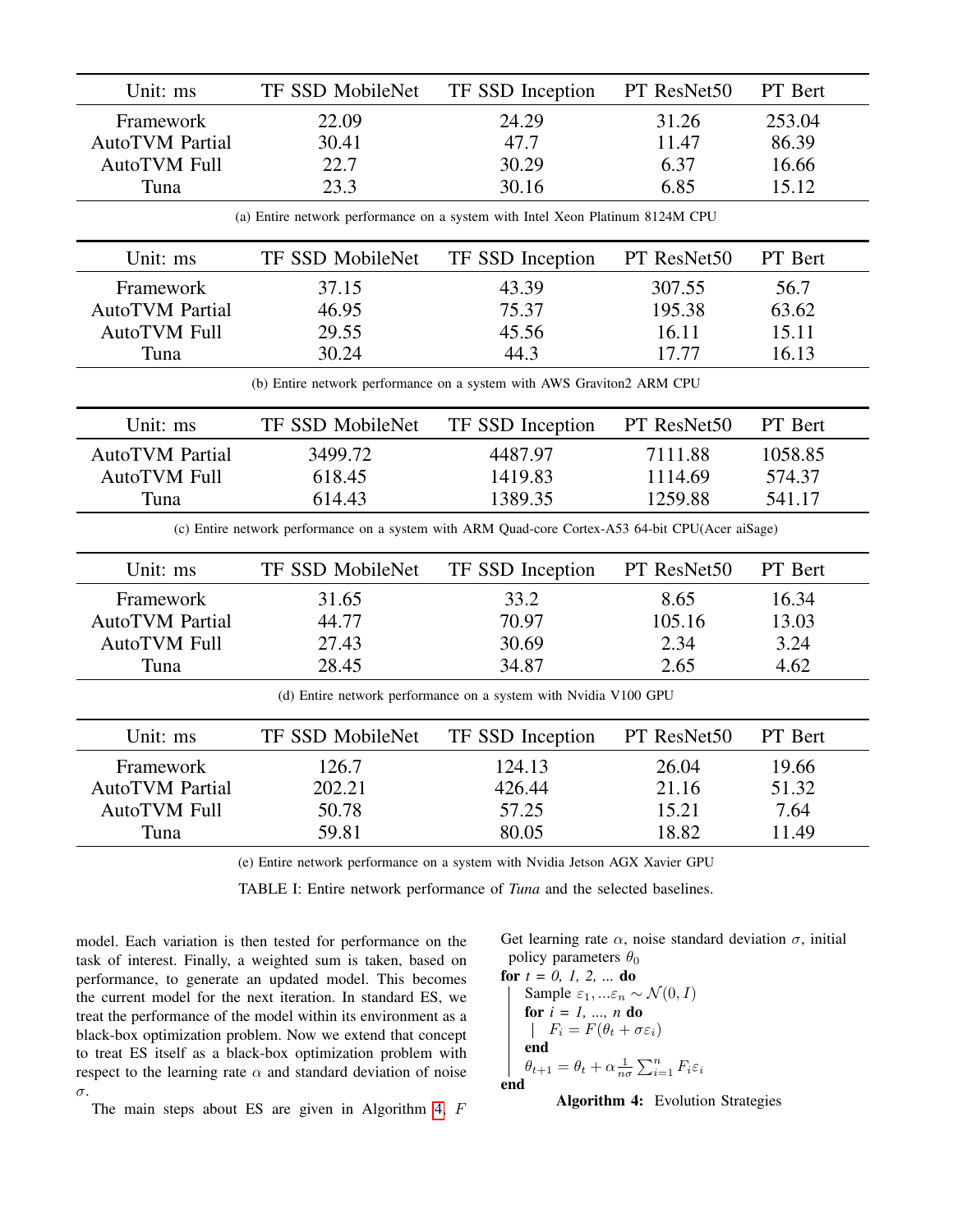<span id="page-7-0"></span>

| Unit: hour                                                                                | <b>TF SSD MobileNet</b> | TF SSD Inception | PT ResNet50 | PT Bert |  |  |
|-------------------------------------------------------------------------------------------|-------------------------|------------------|-------------|---------|--|--|
| <b>AutoTVM</b>                                                                            | 53                      | 50               | 12          | 2.92    |  |  |
| Tuna                                                                                      | 0.7                     |                  | 0.13        | 0.012   |  |  |
| (a) Entire network compilation time for Intel Xeon Platinum 8124M CPU.                    |                         |                  |             |         |  |  |
| Unit: hour                                                                                | <b>TF SSD MobileNet</b> | TF SSD Inception | PT ResNet50 | PT Bert |  |  |
| <b>AutoTVM</b>                                                                            | 240                     | 280              | 49          | 3.2     |  |  |
| Tuna                                                                                      | 3                       | 5                | 0.45        | 0.062   |  |  |
| (b) Entire network compilation time for AWS Graviton2 ARM CPU.                            |                         |                  |             |         |  |  |
| Unit: hour                                                                                | <b>TF SSD MobileNet</b> | TF SSD Inception | PT ResNet50 | PT Bert |  |  |
| <b>AutoTVM</b>                                                                            | 299                     | 316              | 64          | 5.14    |  |  |
| Tuna                                                                                      | 3                       | 5                | 0.45        | 0.062   |  |  |
| (c) Entire network compilation time for ARM Quad-core Cortex-A53 64-bit CPU(Acer aiSage). |                         |                  |             |         |  |  |
| Unit: hour                                                                                | <b>TF SSD MobileNet</b> | TF SSD Inception | PT ResNet50 | PT Bert |  |  |
| <b>AutoTVM</b>                                                                            | 93.5                    | 167.5            | 37          | 4.4     |  |  |
| Tuna                                                                                      | 1.6                     | 1.04             | 0.13        | 0.05    |  |  |
| (d) Entire network compilation time for AWS P3 V100 GPU.                                  |                         |                  |             |         |  |  |
| Unit: hour                                                                                | TF SSD MobileNet        | TF SSD Inception | PT ResNet50 | PT Bert |  |  |
| <b>AutoTVM</b>                                                                            | 202.5                   | 356.3            | 83          | 4.4     |  |  |
| Tuna                                                                                      | 1.7                     | 1.05             | 0.13        | 0.05    |  |  |
|                                                                                           |                         |                  |             |         |  |  |

(e) Entire network compilation time for Nvidia Jetson AGX Xavier GPU.

TABLE II: Entire network compilation time of *Tuna* VS *AutoTVM*.

denotes objective function working with parameters  $\theta$ .

# V. EVALUATION

This section evaluates the performance of Tuna. The following hardware platforms are selected to cover the most widely used cases for deep learning inference: Intel Xeon Platinum 8124M CPU (Amazon EC2 C5.9xlarge), AWS Graviton2 (Amazon EC2 M6G.4xlarge, ARM 64-bit CPU), ARM Quadcore Cortex-A53 64-bit CPU (Acer aiSage), Nvidia Tesla V100 GPU (Amazon EC2 P3.2xlarge) and Nvidia Jetson AGX Xavier GPU (512-core Volta GPU with Tensor Cores).

We evaluate Tuna on two levels: single operator and entire neural network. We use AutoTVM as search-based tuning baseline for both levels of evaluation. We also compare Tuna with state-of-the-art deep learning framework solutions for the entire neural network evaluation.

We use TVM v0.7.0 release for all target devices. For Intel CPU targets, we chose TensorFlow 1.15.3 and Pytorch 1.6.0 as deep learning framework solutions. For AWS Graviton2 which has AARCH64 CPU, we use ARM Tool Solution docker container which provides AARCH64 optimized version of TensorFlow and Pytorch. For AWS P3 instance which has Nvidia V100 GPU, we use NGC docker container with tag 21.03-tf1-py3 and pytorch:21.03-py3 which optimizes Tensor-Flow and Pytorch for Nvidia GPU. For Nvidia Jetson AGX Xavier GPU, we choose TensorFlow 1.15.2 and Pytorch 1.6.0.

# *A. Entire Network*

We first report Tuna performance on a set of deep learning models pre-trained with TensorFlow and PyTorch, two popular deep learning frameworks: TensorFlow SSD MobileNet v2, TensorFlow SSD Inception v2, PyTorch ResNet50 v1 and PyTorch Bert base uncased. Selected models cover the most popular deep learning applications: image classification, object detection and natural language processing. Three metrics are measures to demonstrate the advantages of Tuna:

Compilation time. Table [II](#page-7-0) records the compilation time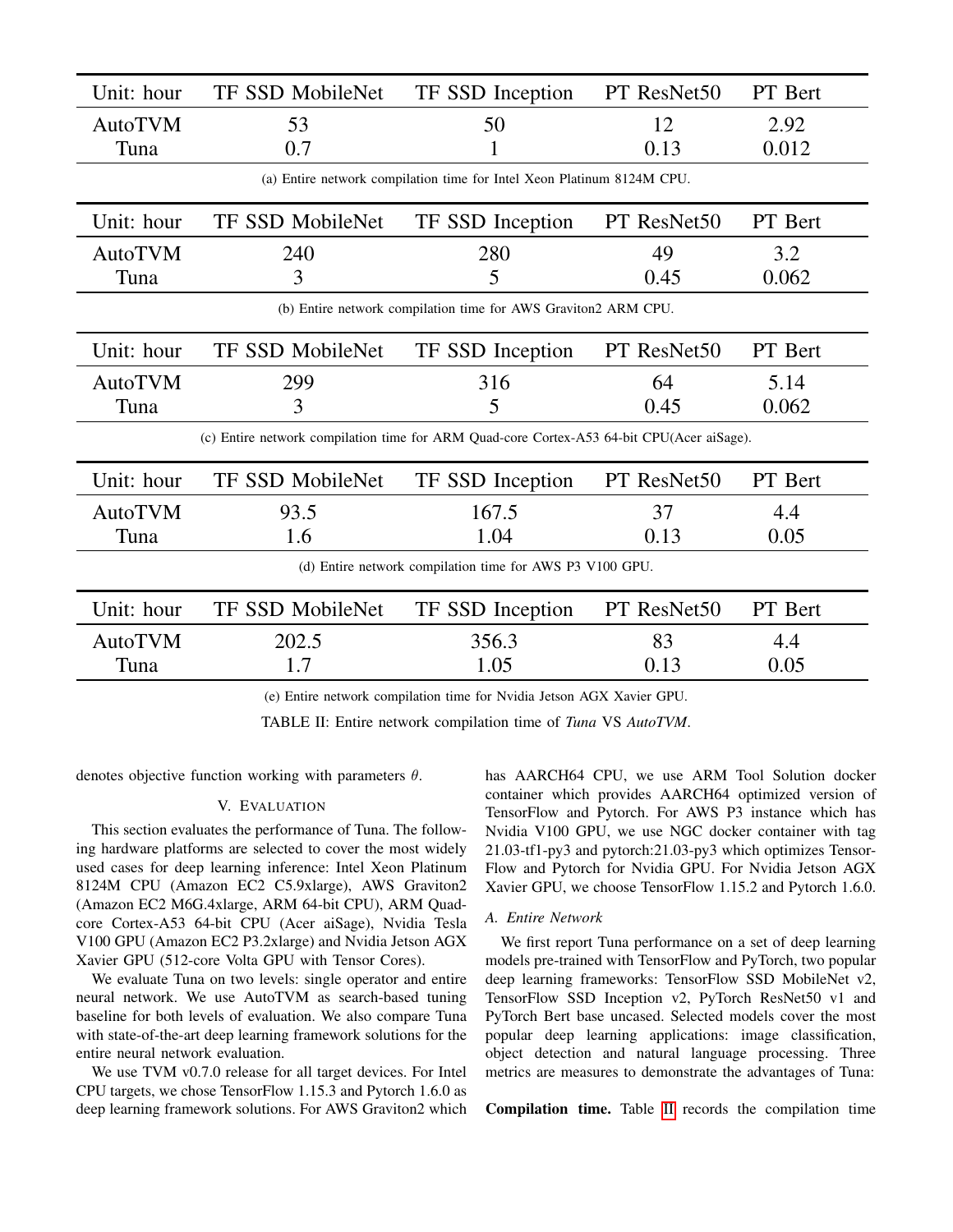<span id="page-8-0"></span>

| Unit: dollar                                                                           | <b>TF SSD MobileNet</b> | TF SSD Inception | PT ResNet50 | PT Bert        |  |
|----------------------------------------------------------------------------------------|-------------------------|------------------|-------------|----------------|--|
| AutoTVM                                                                                | 81.09                   | 76.5             | 18.36       | 4.47           |  |
| Tuna                                                                                   | 2.86                    | 4.08             | 0.53        | 0.05           |  |
| (a) Entire network compilation cost for Amazon EC2 C5.9xlarge (price \$1.53 per hour). |                         |                  |             |                |  |
| Unit: dollar                                                                           | <b>TF SSD MobileNet</b> | TF SSD Inception | PT ResNet50 | PT Bert        |  |
| AutoTVM                                                                                | 147.84                  | 172.48           | 30.18       | 1.97           |  |
| Tuna                                                                                   | 12.24                   | 20.4             | 1.84        | 0.25           |  |
| (b) Entire network compilation cost for AWS Graviton2 ARM CPU(price \$0.616 per hour). |                         |                  |             |                |  |
| Unit: dollar                                                                           | <b>TF SSD MobileNet</b> | TF SSD Inception | PT ResNet50 | <b>PT</b> Bert |  |
| AutoTVM                                                                                | 286.32                  | 512.61           | 113.22      | 13.46          |  |
| Tuna                                                                                   | 6.53                    | 4.24             | 0.53        | 0.2            |  |

(c) Entire network compilation cost for Amazon EC2 P3.2xlarge(price \$3.06 per hour).

TABLE III: Entire network compilation cost of *Tuna* VS *AutoTVM*.

of both Tuna and AutoTVM to optimize neural networks. Experiments show that Tuna can speed up compilation process up to  $339\times$  comparing to AutoTVM.

Compilation cost. We measure the cost in dollar to optimize deep learning models on Amazon EC2 instances to demonstrate the cost reduction provided by Tuna. We multiply instance on-demand price with compilation time to get the cost to compile. We benchmark Tuna on Amazon EC2 C5.24xlarge which takes \$4.08 per hour. Table [III](#page-8-0) shows Tuna reduces compilation cost down to 1.1% of the original cost comparing to AutoTVM.

Inference latency. Table [II](#page-7-0) shows the model inference latency from different methods. The row of AutoTVM Partial shows the model inference latency compiled with AutoTVM in the same compilation time of Tuna. Results show that with the same compilation time, Tuna achieves up to  $11\times$ performance of AutoTVM. We also compare Tuna latency with AutoTVM full tuning models. On average Tuna achieves 91.5% performance comparing to best possible schedules generated by AutoTVM. This result shows that Tuna is able to achieve similar performance of full tuning with significant less time and cost. Finally we compare Tuna performance with deep learning framework solutions. Tuna achieves up to  $17.3\times$  performance. Due to memory resource limitation on Acer aiSage device, directly running inference through deep learning framework is infeasible. We only compare Tuna with AutoTVM on this platform.

# *B. Single Operator*

In this section we report the performance of a set of widely used compute-intensive deep learning operators.

We use AutoTVM tuned operator performance as baseline. We reuse the optimization search space defined in AutoTVM to make apple to apple comparison. We benchmark conv2d, conv2d\_winograd, depthwise\_conv2d and batch\_matrix\_multiplication performance on ARM CPU and Nvidia GPU devices. We don't measure conv2d\_winograd on Intel CPU device since AutoTVM doesn't define optimization space for this operator.

We define  $top - k$  performance ratio as metric. Tuna generates top-k best programs and execution latency of all programs are sum up. Similarly we calculate the latency summation for top-k best programs generated with AutoTVM. We divide two AutoTVM latency value with Tuna to evaluate the effectiveness of Tuna to select decent optimizations from search space. Higher value approaching 1 indicates Tuna can accurately predict the real execution performance. Figure [3](#page-5-1) and Figure [4](#page-9-2) shows the benchmark result on Intel CPU, ARM CPU and Nvidia GPU. On average We got 0.869 for top 10 and 0.873 for top 50. Experimental data shows Tuna is able to achieve quite close performance comparing to full tuning method with AutoTVM.

# VI. RELATED WORKS

Performance modeling has been a challenging problem due to the diversities of hardware architectures. Over the years, researchers have proposed many analytical approaches. Here we summarize notable related works.

CPU performance optimization: Several state-of-theart prior works has focused on analyzing the performance on CPU and generating efficient code. They includes cache modeling tools [\[9\]](#page-10-6) [\[10\]](#page-10-7), static tensor libraries [\[11\]](#page-10-8) [\[12\]](#page-10-9) [\[13\]](#page-10-10), model-driven tensor computation optimizers [\[14\]](#page-10-11) [\[15\]](#page-10-12)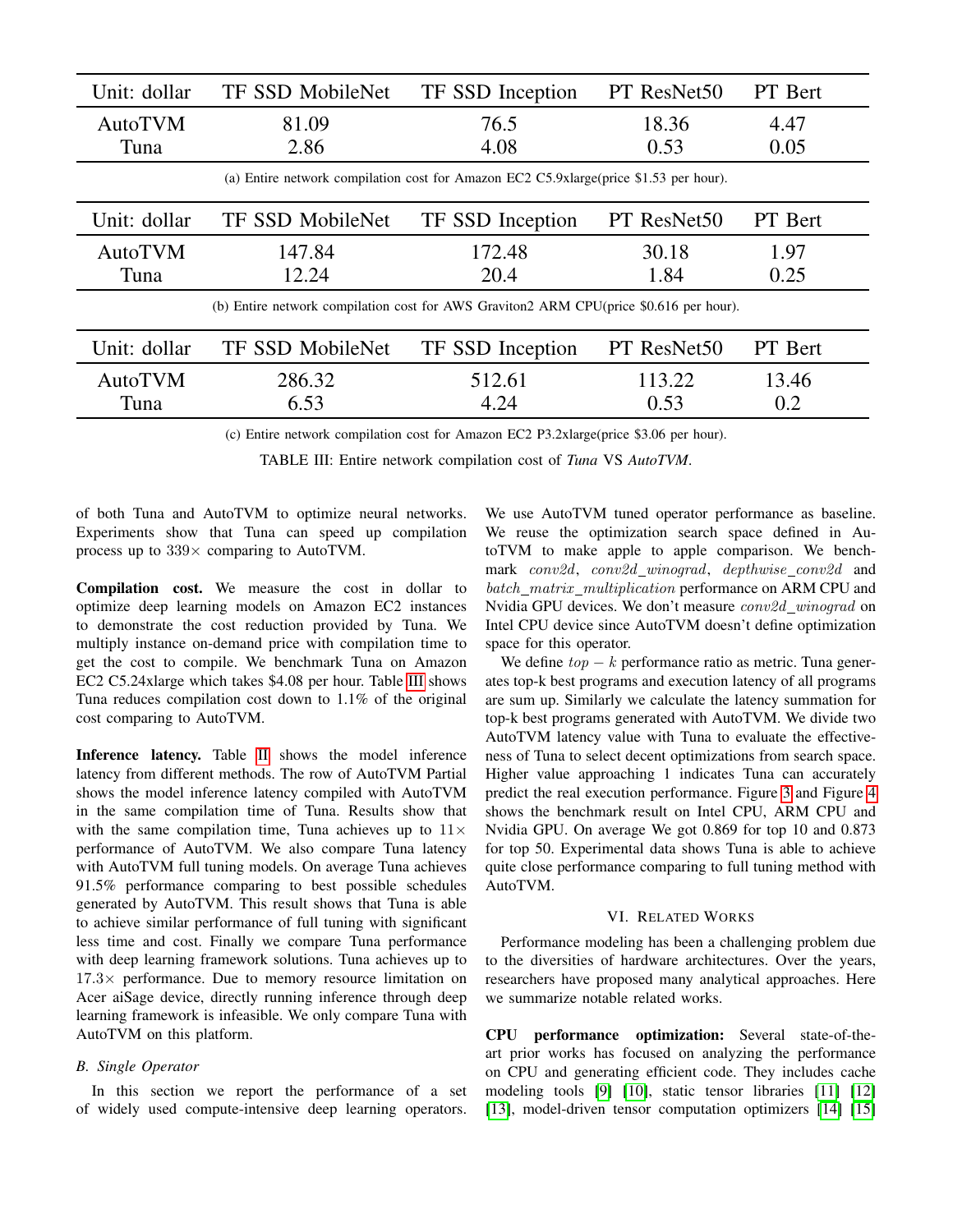<span id="page-9-2"></span>

(a) Top-50 Performance Ratio on Intel Xeon Platinum 8124M CPU



Fig. 4: Top50 performance ratio for single operators from Tuna VS AutoTVM.

[\[16\]](#page-10-13), polyhedral compilers and polyhedral optimizations [\[17\]](#page-10-14) [\[18\]](#page-10-15) [\[19\]](#page-10-16) [\[20\]](#page-10-17) [\[21\]](#page-10-18) [\[22\]](#page-10-19), and auto-tuning based compilers [\[5\]](#page-10-2) [\[23\]](#page-10-20) [\[2\]](#page-9-1). However, all of the state-of-the-art researches cannot be the off-the-shelf solution to our system for the following reasons. Cache miss analyzers are accurate on analyzing the cache misses but are not able to find the optimal loop schedule. Polyhedral compilers are usually separating the tile-size selection and loop transformation, which makes its performance not competitive to other frameworks. Auto-tuning based compilers are tuning the loop schedule comprehensively for the whole network but results in very long tuning and compiling time. Libraries are achieving high-performance on some important operators but their static optimization may not be optimal for all types of problem sizes, and they could block further graph-level optimizations such as fusion. Model-driven tensor computation optimizers are efficient and comprehensive, but they are not yet fully automated and can only optimize specific computations such as tensor contractions and 2D convolutions.

GPU performance modeling: Static analysis method has been used for GPU performance modeling. Arafa et al. [\[8\]](#page-10-5) developed a GPU performance prediction framework named PPT-GPU, which utilizes a hybrid approach between analytical modeling and cycle-accurate modeling. They used features such as instruction statistics from the PTX code, instruction latencies, and L2 cache miss rate. Guerreiro et al. [\[24\]](#page-10-21) proposed a GPU performance evaluation method based on recurrent neural networks and features extracted from PTX code. We need to emphasize the goal of Tuna is to sort and find the best kernels in a defined search space, while these approaches aim to accurately predict the performance of different kernels. One significant advantage of Tuna is that it leverages information from both low level assembly code and high level intermediate representations.

Search-based auto-tuning: Search-based tuning approach has become an effective method to optimize deep learning programs. AutoTVM [\[1\]](#page-9-0) relies on user-specified search space. Ansor [\[2\]](#page-9-1) automatically generates search space for small sub-graphs. Both AutoTVM and Ansor create machine-learning based cost model and do training during exploration. Comparing to AutoTVM and Ansor, Tuna applies hardware feature related cost model which doesn't require any training and accurately predict relative performance. Halide auto-scheduler [\[4\]](#page-10-1) generates schedules for the whole input program. All these search-based tuning methods require experimental execution on target device, while Tuna fully relies on static analysis.

### VII. CONCLUSION

In this paper, we proposed Tuna as an analytical approach to analyze and optimize deep learning programs on modern CPU and GPU hardware. The experiments show that we are able to achieve 99.21% average throughput for three categories of deep learning models on various kinds of hardware platforms, with merely 1.65% average compilation time comparing to search-based tuning approach. Tuna achieves 1.54x average performance comparing to state-of-the-art deep learning framework inference solutions. Similar methodology can be applied to ASIC hardware. Extending Tuna to other architecture is a future work.

#### **REFERENCES**

- <span id="page-9-0"></span>[1] Tianqi Chen, Lianmin Zheng, Eddie Yan, Ziheng Jiang, Thierry Moreau, Luis Ceze, Carlos Guestrin, and Arvind Krishnamurthy. Learning to optimize tensor programs. *arXiv preprint arXiv:1805.08166*, 2018.
- <span id="page-9-1"></span>[2] Lianmin Zheng, Chengfan Jia, Minmin Sun, Zhao Wu, Cody Hao Yu, Ameer Haj-Ali, Yida Wang, Jun Yang, Danyang Zhuo, Koushik Sen, et al. Ansor: Generating high-performance tensor programs for deep learning. In *14th* {*USENIX*} *Symposium on Operating Systems Design and Implementation (*{*OSDI*} *20)*, pages 863–879, 2020.